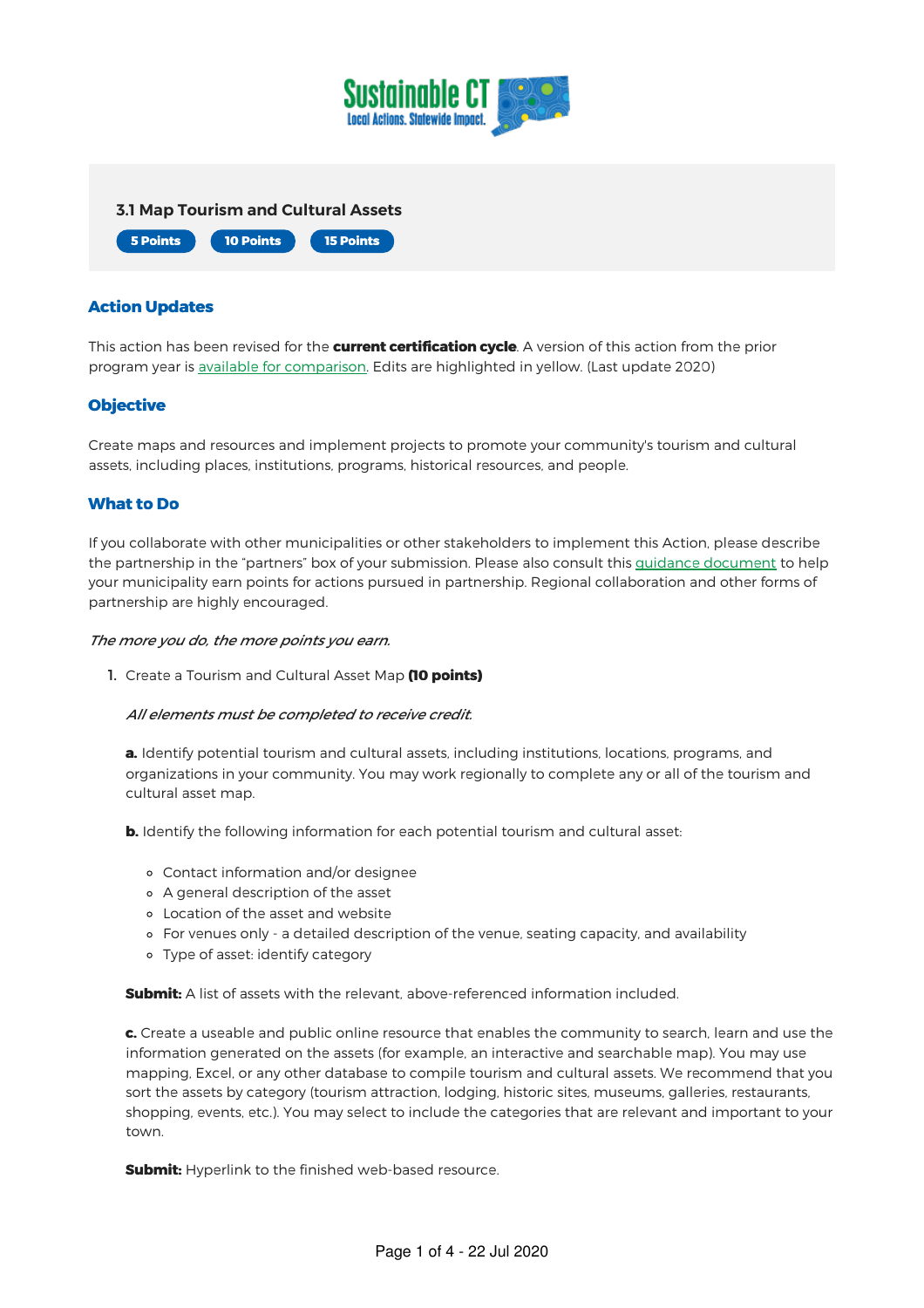d. Create a maintenance plan for updating the dynamic tourism and cultural asset web resource defining how often the resource will be updated (for instance, seasonally).

**Submit:** A copy of the plan for maintaining and updating the tourism and cultural asset resource.

2. Update Your Profile on CTVisit (5 points)

Update and maintain your municipal profile on the CTVisit website. On the CTVisit website upload images from your community and social media platforms for your city or town (like Instagram, Facebook, Twitter, Pinterest, YouTube). Your CTVisit site may not be utilized to satisfy your cultural asset map. Maintain the content, images, and functioning links periodically.

**Submit:** Hyperlink to your municipal profile.

## Credit for Past Action

For spring certification, count back from February 1st of the current year. For fall certification, count back from August 1st of the current year. For further clarification on determining if your prior work is eligible to earn points, click [here.](https://sustainablect.org/fileadmin/Random_PDF_Files/Files_and_Resources/Credit_for_Past_Action_Document.pdf)

Tourism and cultural asset map must have been published within the past 5 years and must be updated for each year seeking certification. Your CTVisit account must be updated for the year seeking certification.

# Potential Municipal and Community Collaborators

Staff from the following municipal departments could be helpful in implementing this action: planning and zoning, parks and recreation, library, and economic development.

In addition, the following committees, community groups or agencies could help implement this action: historic district commission, planning and zoning commission, cultural affairs commission, business improvement district, main street association, regional arts alliances, historical societies, house museums, museums, art galleries, artists/designers, historic/artistic movie theaters, restaurant association, merchants associations, etc. Broad and diverse representation from the community should be included on the tourism and cultural asset mapping exercise.

## Funding

For a complete listing of potential funding opportunities to assist with implementing Sustainable CT Actions, please visit the [Sustainable](https://sustainablect.org/funding/) CT Grants Portal, which is searchable by Action. Please also visit the Sustainable CT Resources for Certification page for [opportunities](https://sustainablect.org/resources-news-events/) for technical assistance and other supports.

- Urban Act Grant [Program](https://sustainablect.org/funding/grants-portal/detail/?tx_sjcert_grants%5Bgrant%5D=95&tx_sjcert_grants%5Baction%5D=show&tx_sjcert_grants%5Bcontroller%5D=Grant&cHash=26b48e66187c344698ff787e0730067d)
- [Municipal](https://sustainablect.org/funding/grants-portal/detail/?tx_sjcert_grants%5Bgrant%5D=96&tx_sjcert_grants%5Baction%5D=show&tx_sjcert_grants%5Bcontroller%5D=Grant&cHash=fee9a6e9e893ad33a69f027ad81d1db4) Grant Program (MGP)
- 2020 Sustainable CT [Community](https://sustainablect.org/funding/grants-portal/detail/?tx_sjcert_grants%5Bgrant%5D=104&tx_sjcert_grants%5Baction%5D=show&tx_sjcert_grants%5Bcontroller%5D=Grant&cHash=af17fd0f7c6614cf00257746113fdf1a) Match Fund
- [Supporting](https://sustainablect.org/funding/grants-portal/detail/?tx_sjcert_grants%5Bgrant%5D=121&tx_sjcert_grants%5Baction%5D=show&tx_sjcert_grants%5Bcontroller%5D=Grant&cHash=53ed6dbcd140f4a8a216d26812ad1991) Arts Grant Program

## Resources

#### Toolkits, Calculators, Guidance Documents, General Information

- D.I.Y. Creative Placemaking, "An [Introduction](http://www.artscapediy.org/Creative-Placemaking-Toolbox/Who-Are-My-Stakeholders-and-How-Do-I-Engage-Them/An-Introduction-to-Cultural-Asset-Mapping.aspx) to Cultural Asset Mapping"
- Metropolitan Area [Planning](http://artsandplanning.mapc.org/) Council, "Arts and Planning Toolkit"
- 2010 Legacies Now and Creative City Network of Canada, "Cultural [Mapping](https://www.creativecity.ca/database/files/library/cultural_mapping_toolkit.pdf) Toolkit"
- Community Partnership for Arts and Culture, "Guide to Mapping [Neighborhood](http://www.cultureforward.org/Reference-Desk/Research-Library/neighborhoods/Guide-to-Mapping-Neighborhood-Arts-and-Cultural-Assets) Arts and Culture Assets"
- Create you [complimentary](https://sustainablect.org/fileadmin/Random_PDF_Files/Files_and_Resources/COT_Listing_Flyer.pdf) listing page on CTvisit.com

#### Organizations and Relevant Programs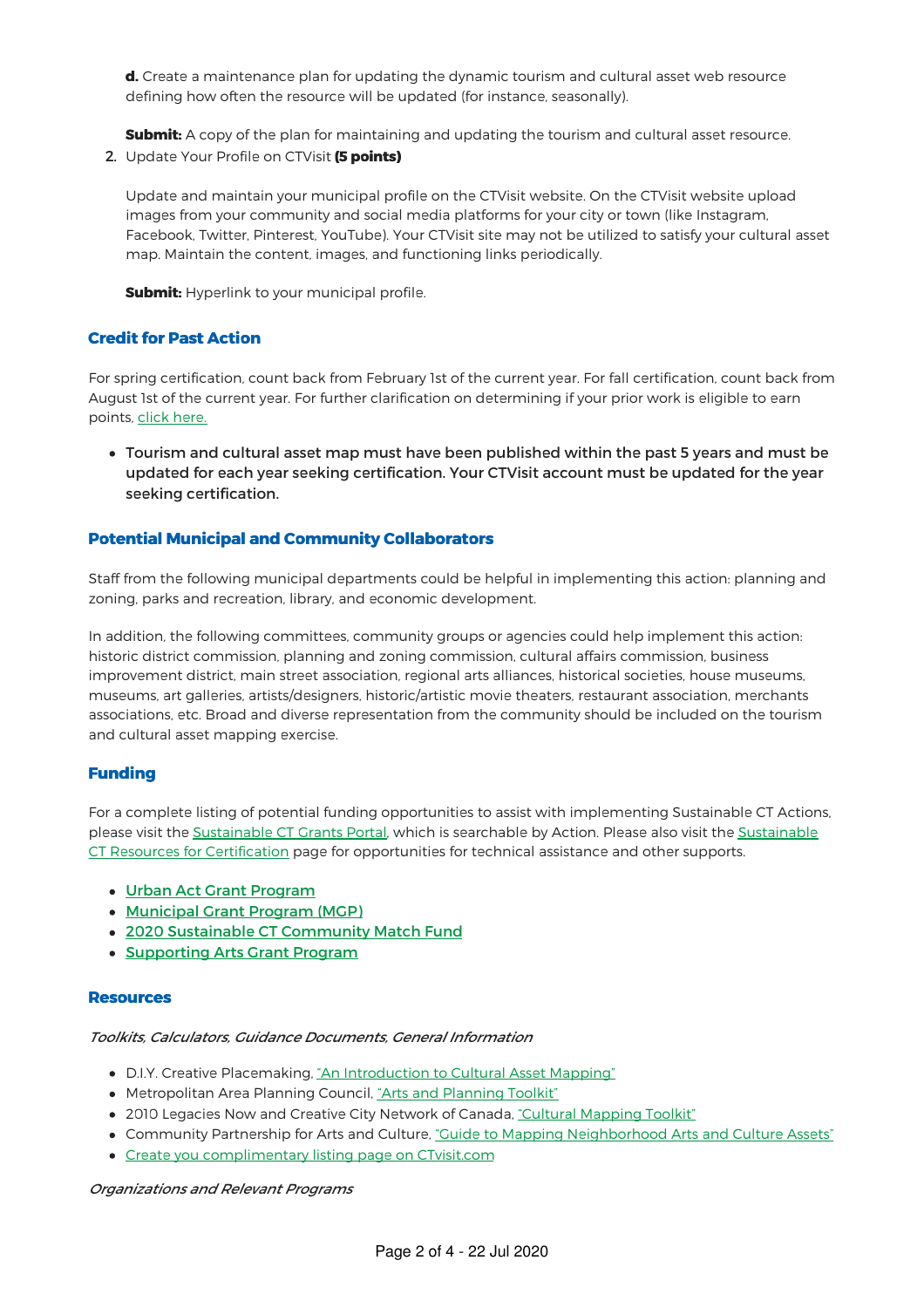- [CTVisit](http://ctvisit.com)
- CT Department of Economic and Community Development, [Office](http://www.ct.gov/cct/cwp/view.asp?a=3948&q=464520&cctNav=%7C) of the Arts
- CT Department of Economic and Community Development, Office of [Tourism](http://www.ct.gov/cct/cwp/view.asp?a=3948&q=464698)
- CT Department of Economic and Community Development, State Historic [Preservation](http://www.ct.gov/cct/cwp/view.asp?a=3948&q=293806&cctNav=%7C) Office
- AdvanceCT (formerly the [Connecticut](https://www.advancect.org/) Economic Resource Center, CERC)
- Designated Regional Service [Organizations](https://portal.ct.gov/DECD/Content/Arts-Culture/08_Other_Resources/Designated-Regional-Services-Organizations/Designated-Regional-Service-Organizations)

#### **Benefits**

Tourism and cultural asset mapping provides a collective inventory of the positive and valued aspects of a community, including places, institutions, programs, and people. Recognizing that resources constantly change your tourism and cultural asset map will need to be regularly reviewed and updated.

By mapping tourism and cultural assets and making the map freely available to the public, your town will:

- Assist creatively inclined people in locating and identifying each other;
- Enhance its reputation as a culturally (and, if applicable) ethnically diverse community;
- Positively impact municipal planning by including community assets, such as employment centers and transportation, in the map, which provides insight into opportunities where arts, tourism, and culture investments can be strengthened and/or concentrated;
- Enable municipal planners, nonprofits, and developers to more easily integrate arts, tourism, and culture into economic development and housing projects, by revealing how your unique assets relate to larger data sets:
- Enhance the likelihood of foot traffic and tourism/visitation to the community;
- Mobilize your citizens to engage and celebrate the area's creative strengths;
- Increase community participation in outdoor and indoor spaces;
- Aid town organization, thus making it easier to collaborate, apply for grants, and evaluate public health and public safety projects and initiatives;
- Make organizations and individuals known to the public outside your community, which will:
	- Build connections nationally between regions, and/or
	- Promote interest in your municipality from outside communities.
- Promote a diverse array of partnerships and collaborations such as between: real estate/economic development, artistic/creative programming, asset-based marketing, and funder/capacity building partnerships.

According to the CT Department of Economic and Community Development's Office of the Arts, the arts are integral to building and unifying our communities, "63% believe the arts lift them up beyond everyday experiences; 73% believe the arts are a positive experience in a troubled world; 62% believe that the arts help them understand other cultures better; and 67% believe the arts unify their communities regardless of age, race, and ethnicity."

## CT Success Stories

2018 Bristol - [Tourism](https://sustainablect.org/communities-partners-impact/participating-communities/certification-report/?tx_sjcert_certification%5Bcertification%5D=3&tx_sjcert_certification%5Baction%5D=show&tx_sjcert_certification%5Bcontroller%5D=Certification&cHash=034f4d7f2799985c61ba76cfa3a42df0#cas62) and Culture Website